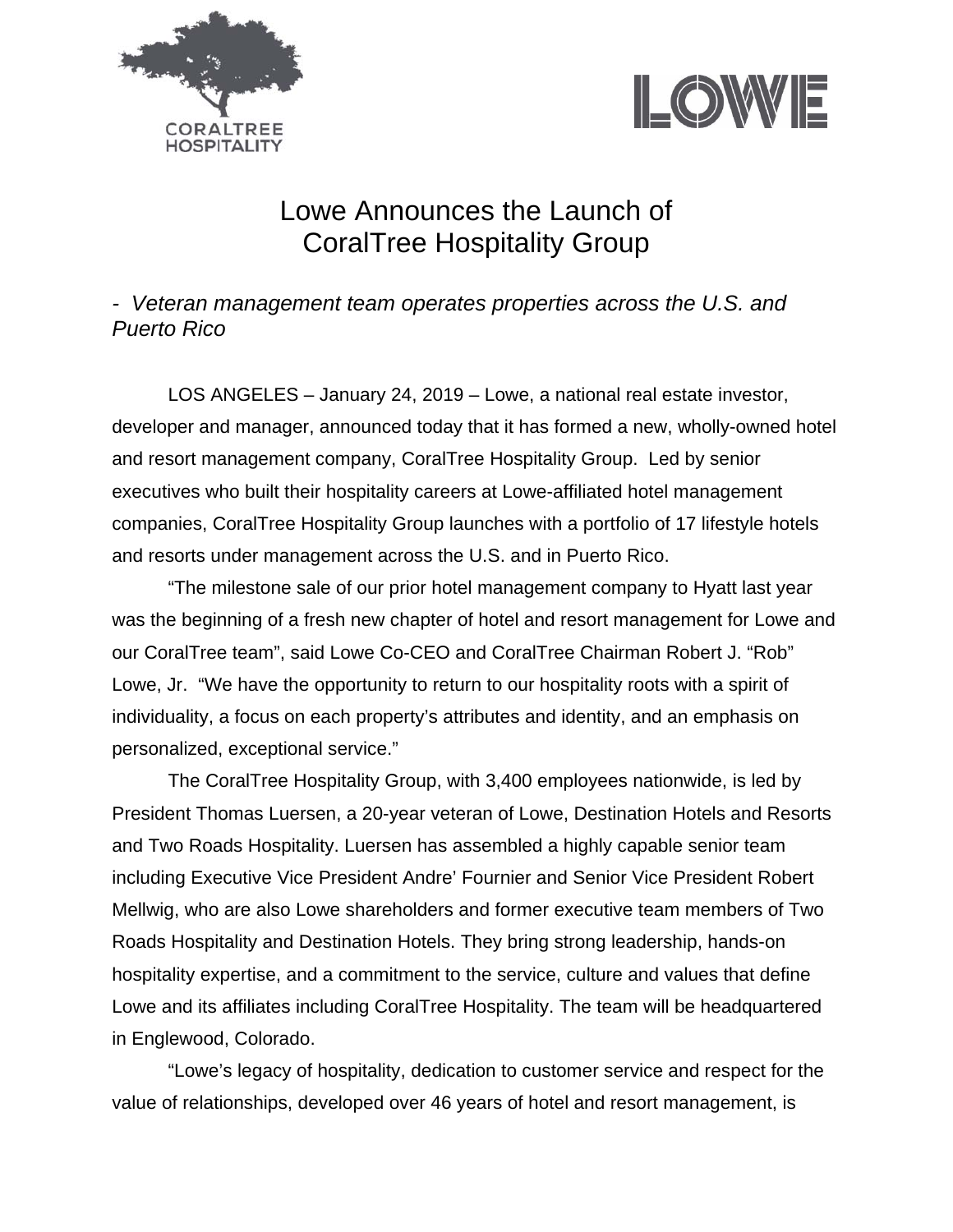ingrained in our culture and naturally continues with CoralTree Hospitality," said CoralTree Hospitality President Thomas Luersen. "We take a different approach to travel by delivering distinctive, memorable experiences that celebrate the surroundings, community and culture of each individual property. No two visits to our properties will be the same. Further, as hotel owners and developers ourselves, we have a firsthand understanding of how to optimize the value of every hotel we manage."

The 17 hotels and resorts currently managed by CoralTree Hospitality Group include independent, branded and soft-branded properties such as Terranea Resort on the Southern California coast, the El San Juan Resort in Puerto Rico, Hotel Lincoln in Chicago, and Hotel Talisa in Vail Colorado.

In addition to providing onsite hotel and resort property management, CoralTree also provides hotel and resort asset management services. It currently oversees Lowe's resort investments, including Wild Dunes Resort near Charleston, Sunriver Resort in Central Oregon and Suncadia Resort outside of Seattle, as well as hotel properties being developed by Lowe in Southern California and at the Charleston waterfront.

 "As we grow, strategically and selectively, we will focus on lifestyle hotels and resort communities where our 46 years of experience and customized approach can make a real difference to the guest experience and create economic value for the owner," added Lowe's Co-CEO and Chief Investment Officer Michael Lowe.

Lowe formed Destination Hotels in 1973 to operate two properties it owned and proceeded to grow the company into a significant operator of independent and lifestyle hotel and resort properties throughout the U.S. Two Roads was created in 2016 when Destination Hotels merged with Commune Hotels and Resorts, a Geolo-owned company, establishing Two Roads as the largest global collection of lifestyle hospitality brands. Two Roads Hospitality was sold to Hyatt in December 2018.

## **About CoralTree Hospitality**

A wholly-owned subsidiary of Lowe, Englewood, Colorado-based CoralTree Hospitality Group led by an executive team that has been with Lowe an average of 20 years, CoralTree Hospitality comprises 3,400 team members. CoralTree Hospitality manages 17 hotels and resorts across the US and Puerto Rico, and provides asset management for all Lowe-owned resort and hotel properties. For more information on CoralTree, visit www.CoralTreeHospitality.com